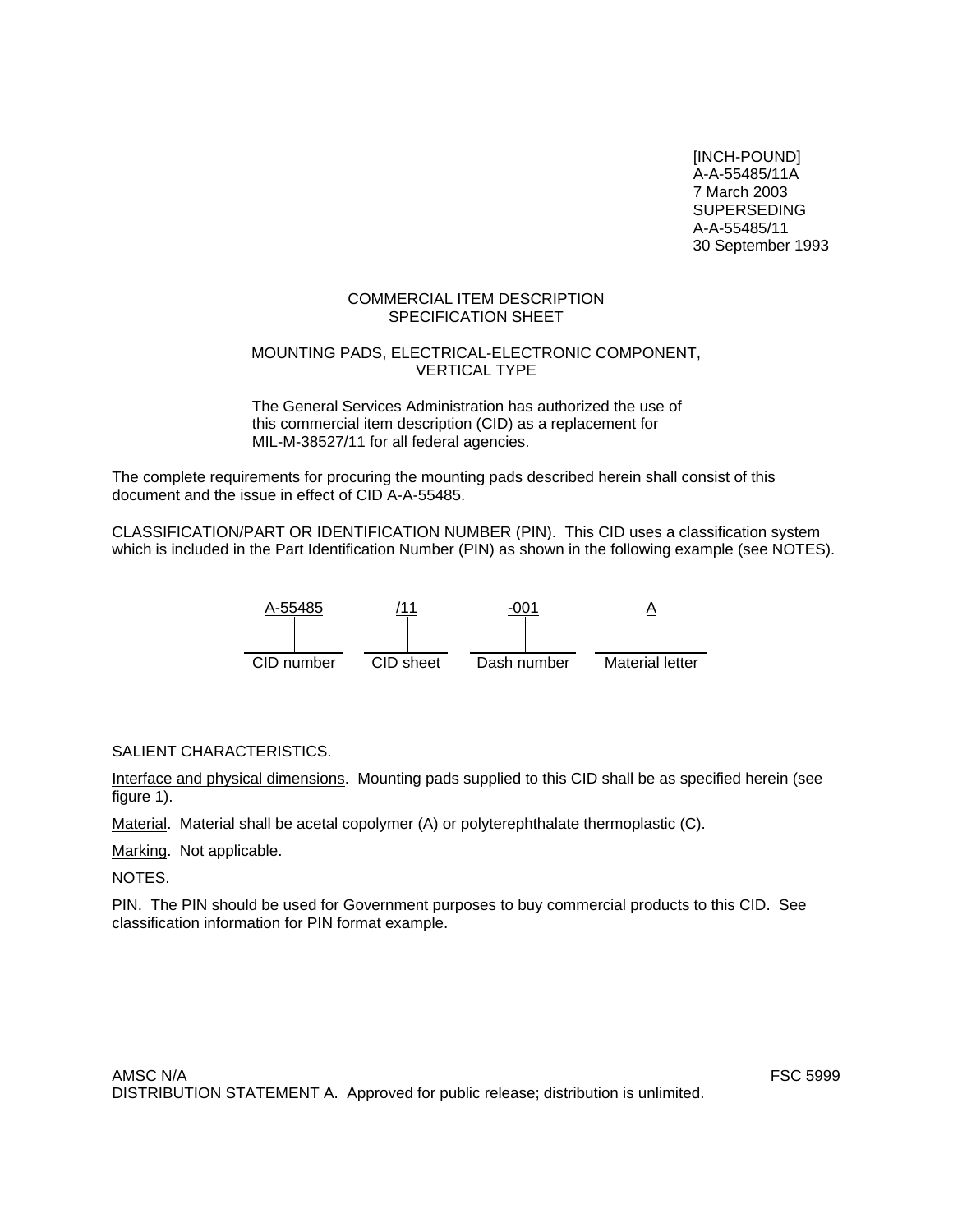

| <b>PIN</b>      | Dimensions |      |      |      |      |      |       |      |                |
|-----------------|------------|------|------|------|------|------|-------|------|----------------|
| A-<br>55485/11- | A          | B    | C    | D    | E    | F    | G     | H    |                |
| 001             | .312       | .100 | .030 | .060 | .030 | .030 | .055R | .030 | $\overline{A}$ |
| 002             | .437       | .100 | .030 | .060 | .030 | .030 | .055R | .030 | A              |
| 003             | .562       | .150 | .040 | .110 | .055 | .040 | .080R | .040 | A              |
| 004             | .312       | .100 | .030 | .060 | .030 | .030 | .055R | .030 | C              |
| 005             | .437       | .100 | .030 | .060 | .030 | .030 | .055R | .030 | C              |
| 006             | .562       | .150 | .040 | .110 | .055 | .040 | .080R | .040 | С              |

## NOTES:

- 1. Dimensions are in inches.
- 2. Metric equivalents are given for general information only.
- 3. Unless otherwise specified, tolerance is  $\pm$ .005 (0.13 mm).

FIGURE 1. Configurations and dimensions.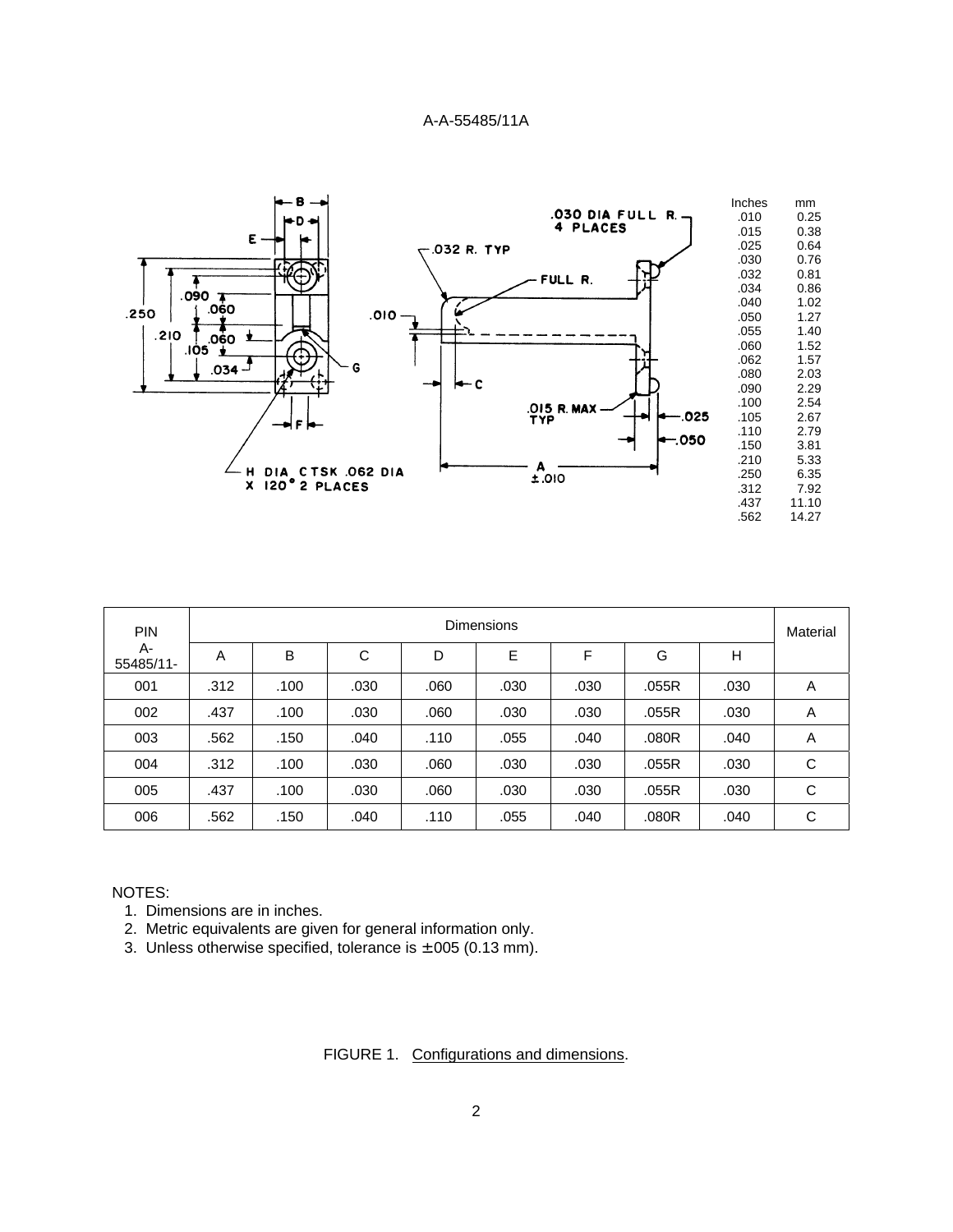

| <b>PIN</b>  | <b>Dimensions</b> |      |      |      |      |      |              | Material |      |      |   |
|-------------|-------------------|------|------|------|------|------|--------------|----------|------|------|---|
| A-55485/11- | A                 | B    | C    | D    | E    | F    | G            | H        |      | J    |   |
| 007         | .312              | .200 | .030 | .160 | .080 | .030 | .055R<br>Typ | .030     | .050 | .100 | A |
| 008         | .437              | .200 | .030 | .160 | .080 | .030 | .055R<br>Typ | .030     | .050 | .100 | A |
| 009         | .562              | .300 | .040 | .260 | .130 | .040 | .080R<br>Typ | .040     | .075 | .150 | A |
| 010         | .312              | .200 | .030 | .160 | .080 | .030 | .055R<br>Typ | .030     | .050 | .100 | C |
| 011         | .437              | .200 | .030 | .160 | .080 | .030 | .055R<br>Typ | .030     | .050 | .100 | C |
| 012         | .562              | .300 | .040 | .260 | .130 | .040 | .080R<br>Typ | .040     | .075 | .150 | C |

### NOTES:

- 1. Dimensions are in inches.
- 2. Metric equivalents are given for general information only.
- 3. Unless otherwise specified, tolerance is  $\pm$ .005 (0.13 mm).

FIGURE 1. Configurations and dimensions - Continued.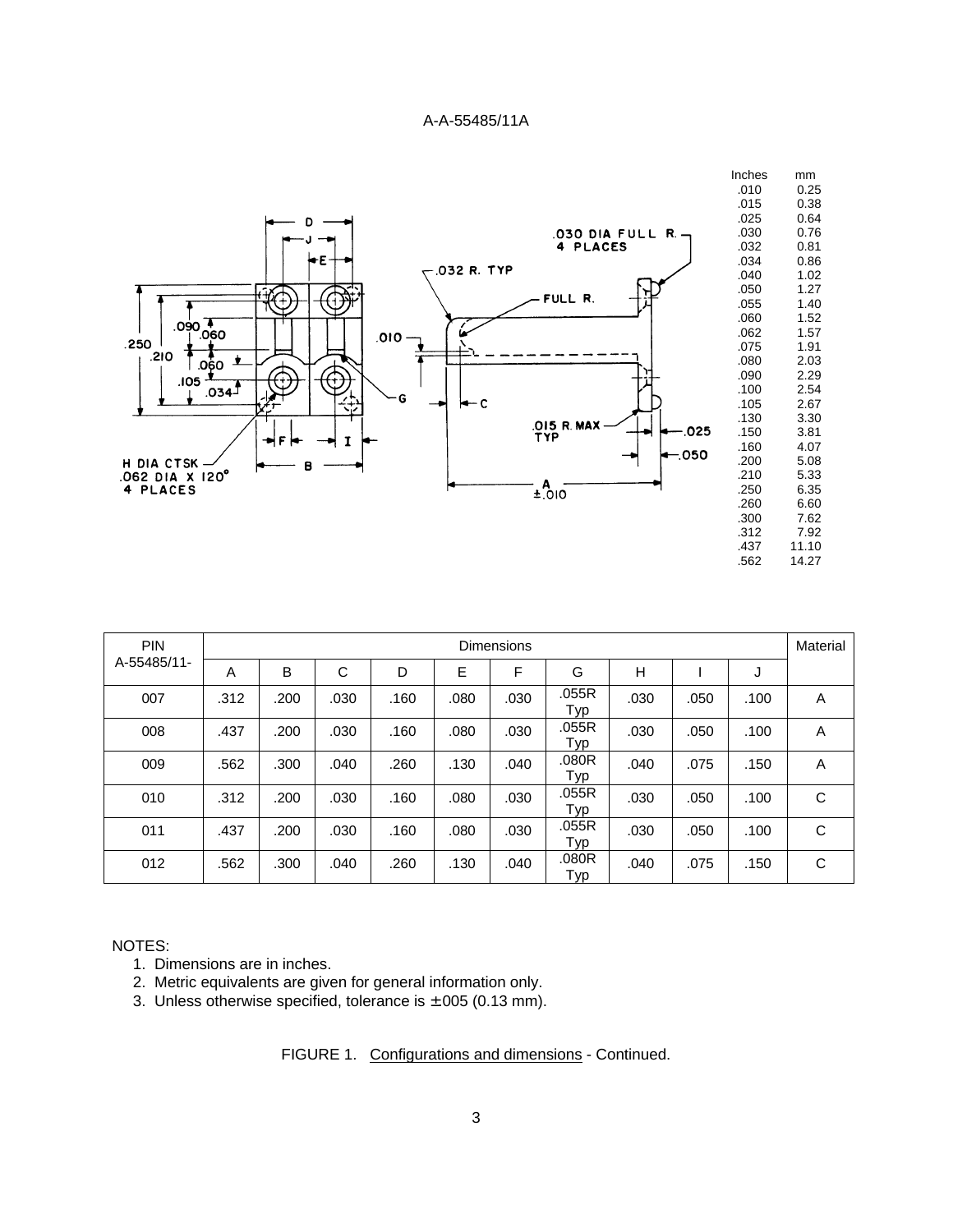

| <b>PIN</b>  |      | <b>Dimensions</b> |      |      |      |      |       |      | Material |   |
|-------------|------|-------------------|------|------|------|------|-------|------|----------|---|
| A-55485/11- | A    | B                 | C    | D    | E    | F    | G     | н    |          |   |
| 013         | .312 | .300              | .030 | .260 | .130 | .030 | .055R | .030 | .100     | A |
| 014         | .437 | .300              | .030 | .260 | .130 | .030 | .055R | .030 | .100     | Α |
| 015         | .562 | .450              | .040 | .410 | .205 | .040 | .080R | .040 | .150     | Α |
| 016         | .312 | .300              | .030 | .260 | .130 | .030 | .055R | .030 | .100     | С |
| 017         | .437 | .300              | .030 | .260 | .130 | .030 | .055R | .030 | .100     | С |
| 018         | .562 | .450              | .040 | .410 | .205 | .040 | .080R | .040 | .150     | С |

#### NOTES:

- 1. Dimensions are in inches.
- 2. Metric equivalents are given for general information only.
- 3. Unless otherwise specified, tolerance is  $\pm .005$  (0.13 mm).

FIGURE 1. Configurations and dimensions - Continued.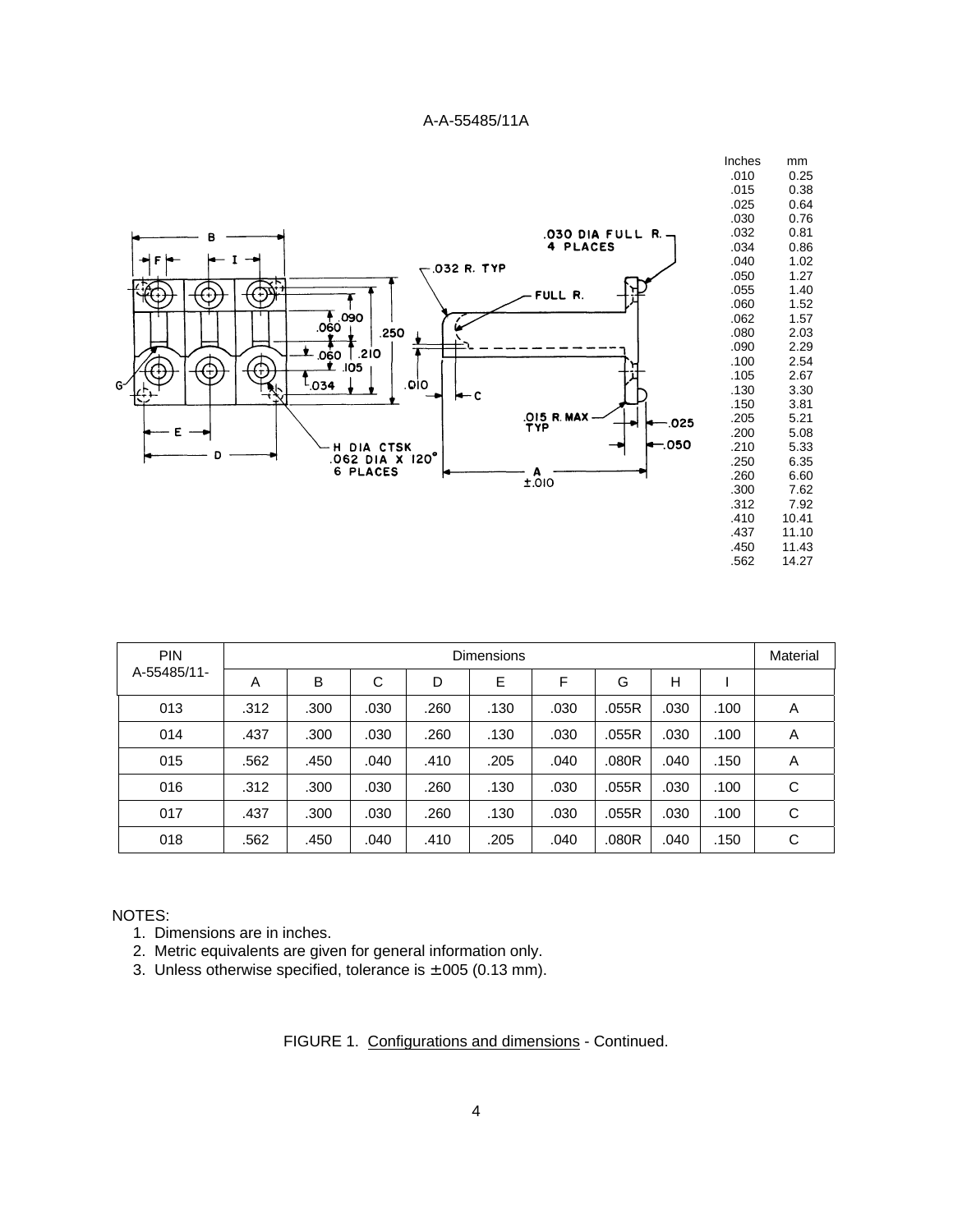

| <b>PIN</b>  |      |      |      |      |      |      | <b>Dimensions</b> |      |      |      |      |      | Material |
|-------------|------|------|------|------|------|------|-------------------|------|------|------|------|------|----------|
| A-55485/11- | Α    | B    | С    | D    | E    | F    | G                 | Н    |      |      | Κ    |      |          |
| 019         | .312 | .400 | .030 | .360 | .180 | .030 | .055R             | .030 | .100 | .050 | .150 | .300 | A        |
| 020         | .437 | .400 | .030 | .360 | .180 | .030 | .055R             | .030 | .100 | .050 | .150 | .300 | Α        |
| 021         | .562 | .600 | .040 | .560 | .280 | .040 | .080R             | .040 | .150 | .075 | .225 | .450 | Α        |
| 022         | .312 | .400 | .030 | .360 | .180 | .030 | .055R             | .030 | .100 | .050 | .150 | .300 | C        |
| 023         | .437 | .400 | .030 | .360 | .180 | .030 | .055R             | .030 | .100 | .050 | .150 | .300 | C        |
| 024         | .562 | .600 | .040 | .560 | .280 | .040 | .080R             | .040 | .150 | .075 | .225 | .450 | C        |

#### NOTES:

- 1. Dimensions are in inches.
- 2. Metric equivalents are given for general information only.
- 3. Unless otherwise specified, tolerance is  $\pm$ .005 (0.13 mm).

FIGURE 1. Configurations and dimensions - Continued.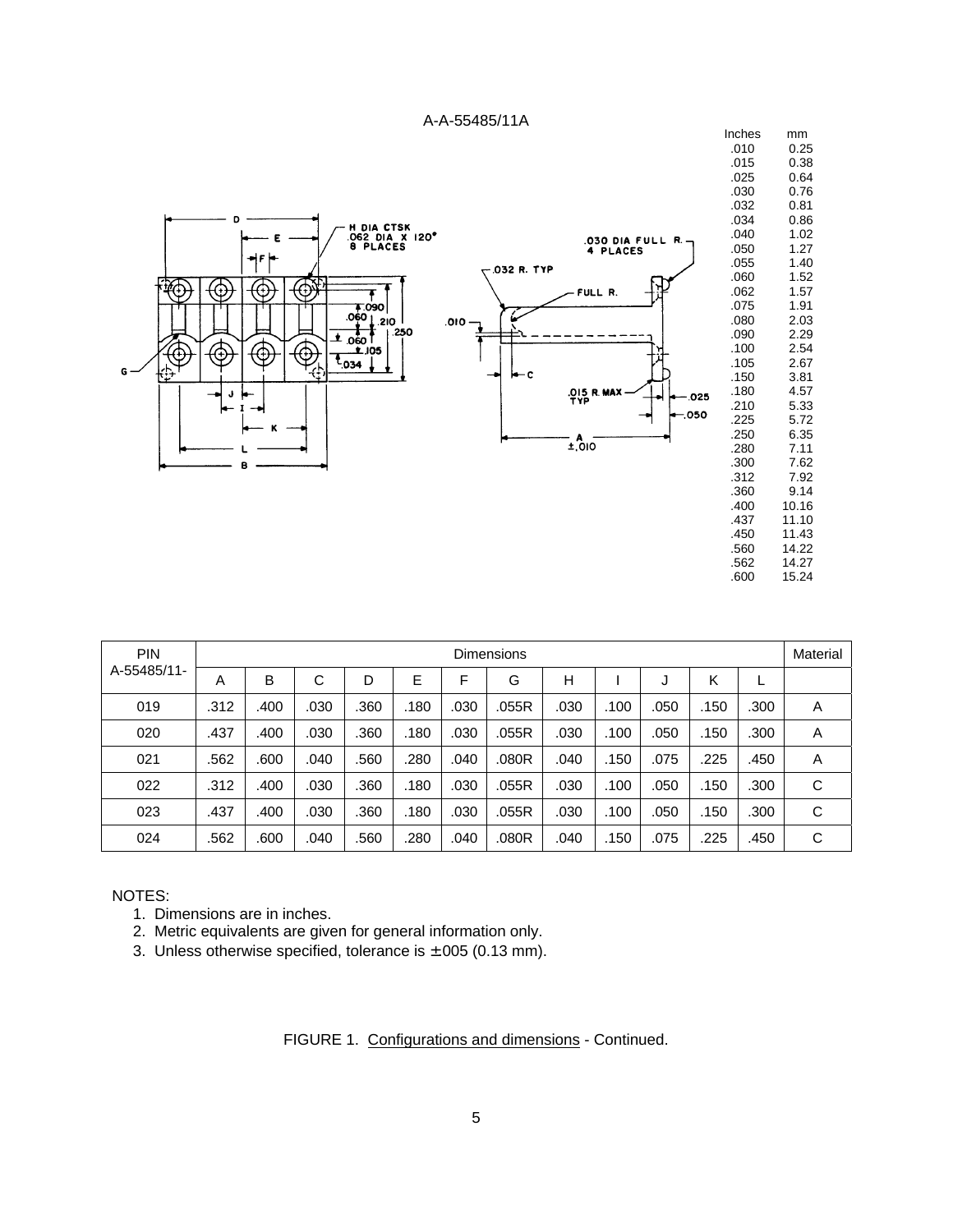# NOTES.

Commercial products. As part of the market analysis and research effort, this CID was coordinated with the following manufacturers of commercial products. At the time of CID preparation and coordination, these manufacturers were known to have commercial products that would meet the requirements of this CID. (NOTE: This information should not be considered as a list of approved manufacturers or be used to restrict procurement to only the manufacturers shown.)

| <b>MFR's CAGE</b> | MFR's name and address                                                                                                                      |
|-------------------|---------------------------------------------------------------------------------------------------------------------------------------------|
| 0ZK84             | Micro-Dimensional Products, Inc<br>548 North Trooper Road<br>Norristown, PA 19403-4536<br>(610) 630-4658<br>http://www.microdimensional.com |
| 21071             | Globe Plastics, Inc.<br>13477 Twelfth Street<br>Chino, CA 91710-5206<br>(909) 464-1520<br>http://www.globecomposites.com                    |
| 32559             | Bivar, Inc.<br>4 Thomas<br>Irvine, CA 92718-2512<br>(949) 951-8808<br>http://www.bivar.com                                                  |
| 53174             | <b>APX Plastics Company</b><br>3407 Dalworth Street<br>Arlington, TX 76011-6815<br>(817) 275-3883<br>http://www.apxplastics.com             |
| 54355             | Accessories For Electronics, Inc.<br>195-Q Central Avenue<br>E. Farmingdale, NY 11735<br>(631) 847-0158<br>http://www.afeaccess.com         |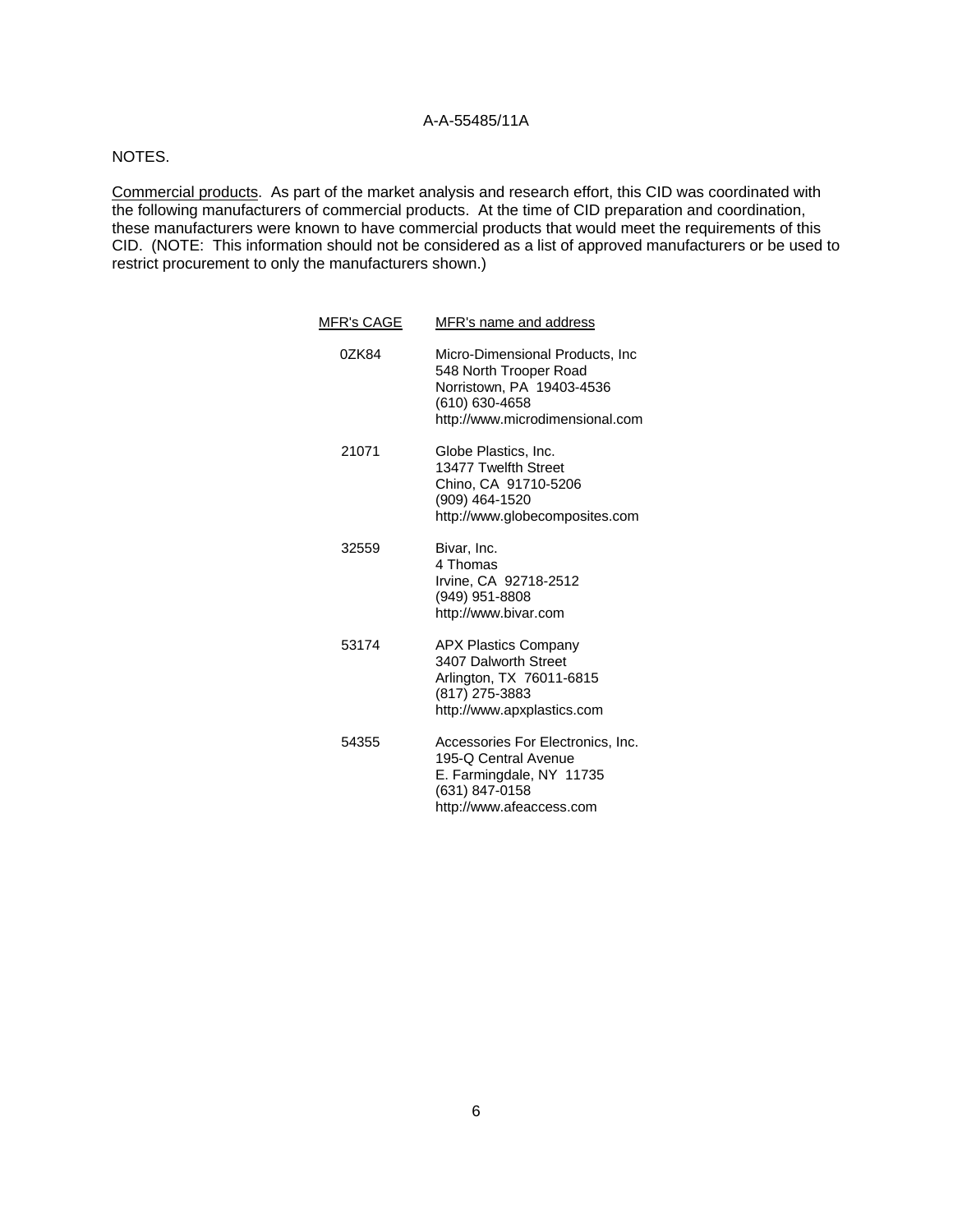Part number (P/N) supersession data. These CID part numbers supersede the following manufacturer's P/N's (table I) and MIL-M-38527/11 P/N's (table II) as shown. This information is being provided to assist in reducing proliferation in the Government inventory system.

| <b>CID PIN</b>                | Manufacturers part number. 1/ |                      |               |               |               |  |  |  |  |  |
|-------------------------------|-------------------------------|----------------------|---------------|---------------|---------------|--|--|--|--|--|
| (see figure 1)<br>A-55485/11- | <b>CAGE</b><br>0ZK84          | <b>CAGE</b><br>21071 | CAGE<br>32559 | CAGE<br>53174 | CAGE<br>54355 |  |  |  |  |  |
| 001                           |                               |                      |               |               |               |  |  |  |  |  |
| 002                           |                               | 10880-4              |               |               | 965-702A      |  |  |  |  |  |
| 003                           |                               |                      |               |               |               |  |  |  |  |  |
| 004                           | 10595                         | 10904-3              | 3121-004      | AP-9004/C     | 965-703C      |  |  |  |  |  |
| 005                           | 10592                         |                      | 4371-005      | AP-9005/C     | 965-701C      |  |  |  |  |  |
| 006                           | 10632                         |                      | 5621-006      | AP-9006/C     | 965-724C      |  |  |  |  |  |
| 007                           |                               |                      |               |               |               |  |  |  |  |  |
| 008                           |                               |                      |               |               |               |  |  |  |  |  |
| 009                           |                               |                      |               |               |               |  |  |  |  |  |
| 010                           | 10598                         |                      | 3122-010      | AP-9010/C     | 965-708C      |  |  |  |  |  |
| 011                           | 10606                         |                      | 4372-011      | AP-9011/C     | 965-706C      |  |  |  |  |  |
| 012                           | 10593                         |                      | 5622-012      | AP-9012/C     | 965-704C      |  |  |  |  |  |
| 013                           |                               |                      |               |               |               |  |  |  |  |  |
| 014                           |                               |                      |               |               |               |  |  |  |  |  |
| 015                           |                               |                      |               |               |               |  |  |  |  |  |
| 016                           | 10597                         |                      | 3123-016      | AP-9016/C     | 965-720C      |  |  |  |  |  |
| 017                           | 10601                         |                      | 4373-017      | AP-9017/C     | 965-741C      |  |  |  |  |  |
| 018                           | 10608                         |                      | 5623-018      | AP-9018/C     | 965-743C      |  |  |  |  |  |
| 019                           |                               |                      |               |               |               |  |  |  |  |  |
| 020                           |                               |                      |               |               |               |  |  |  |  |  |
| 021                           |                               |                      |               |               |               |  |  |  |  |  |
| 022                           | 10604                         |                      | 3124-022      | AP-9022/C     | 965-726C      |  |  |  |  |  |
| 023                           | 10599                         |                      | 4374-023      | AP-9023/C     | 965-729C      |  |  |  |  |  |
| 024                           | 10633                         |                      | 5624-024      | AP-9024/C     | 965-710C      |  |  |  |  |  |

TABLE I. P/N Supersession data.

1/ The manufacturer's P/N shall not be used for procurement to the requirements of this CID. At the time of preparation of this CID, the aforementioned commercial products were reviewed and could be replaced by the CID PIN shown. For actual part marking requirements see the marking paragraph.